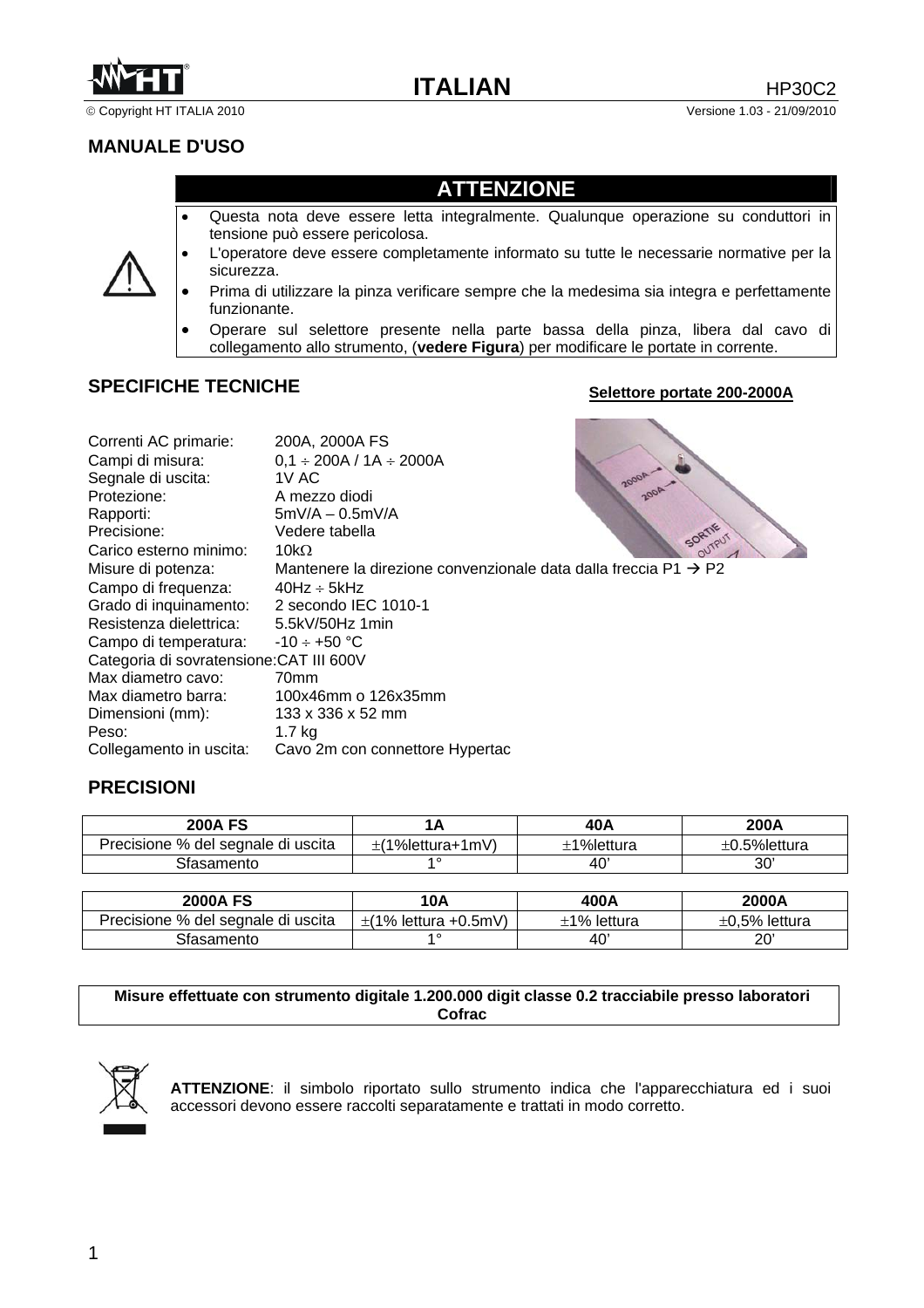

# **USER MANUAL**

# **CAUTION**

- This note must be read in full. Any operations on live conductors can be dangerous.
- The operator is expected to be fully aware of all necessary electrical safety regulations and procedures. Safe operation is this responsibility.
- It is up to the user to ensure that the equipment is at all times in its original safe conditions.
- Operate on ranges selector on the bottom part of clamp, free of instrument connection cable, (**see Figure**) to modify current ranges.

# **SPECIFICATIONS**

### **Ranges selector 200-2000A**

| Primary rates AC current: 200A, 2000A FS |                                                                        |
|------------------------------------------|------------------------------------------------------------------------|
| Measuring range:                         | $0,1 \div 200A / 1A \div 2000A$                                        |
| Output signal:                           | 1V AC                                                                  |
| Protection:                              | By diodes                                                              |
| Ratio:                                   | $5mV/A - 0.5mV/A$                                                      |
| Accuracy:                                | See table                                                              |
| External min load:                       | 10k $\Omega$                                                           |
| Power measurement:                       | Keep the conventional direction $P1 \rightarrow P2$ rear of the arrows |
| Frequency range:                         | $40Hz \div 5kHz$                                                       |
| Pollution degree:                        | 2 according to IEC 1010-1                                              |
| Dielectric strength:                     | 5.5kV/50Hz 1min                                                        |
| Temperature range:                       | $-10 \div +50$ °C                                                      |
| Overvoltage category:                    | CAT III 600V                                                           |
| Max diameter cable:                      | 70 <sub>mm</sub>                                                       |
| "Opening" bus bars:                      | 100x46mm o 126x35mm                                                    |
| Dimensions (mm):                         | 133 x 336 x 52 mm                                                      |
| Weight:                                  | 1.7 kg                                                                 |
| Output connection:                       | Cable 2m with Hypertac connector                                       |

# **ACCURACIES**

| <b>200A FS</b>                      |              | 40A    | 200A            |
|-------------------------------------|--------------|--------|-----------------|
| Precision in % of the output signal | :(1%rda+1mV) | :1%rda | $\pm 0.5\%$ rdo |
| Phase difference                    |              | 40'    | 30'             |

| <b>2000A FS</b>                     | 10A                 | 400A   | 2000A    |
|-------------------------------------|---------------------|--------|----------|
| Precision in % of the output signal | $\pm$ (1%rda+0.5mV) | :1%rdg | +0.5%rdc |
| Phase difference                    |                     | 40'    | 20'      |

#### **Measurements performed with digital instrument, model 1.200.000 digits class 0.2 Cofrac traceable**



**CAUTION**: this symbol indicates that equipment and its accessories shall be subject to a separate collection and correct disposal.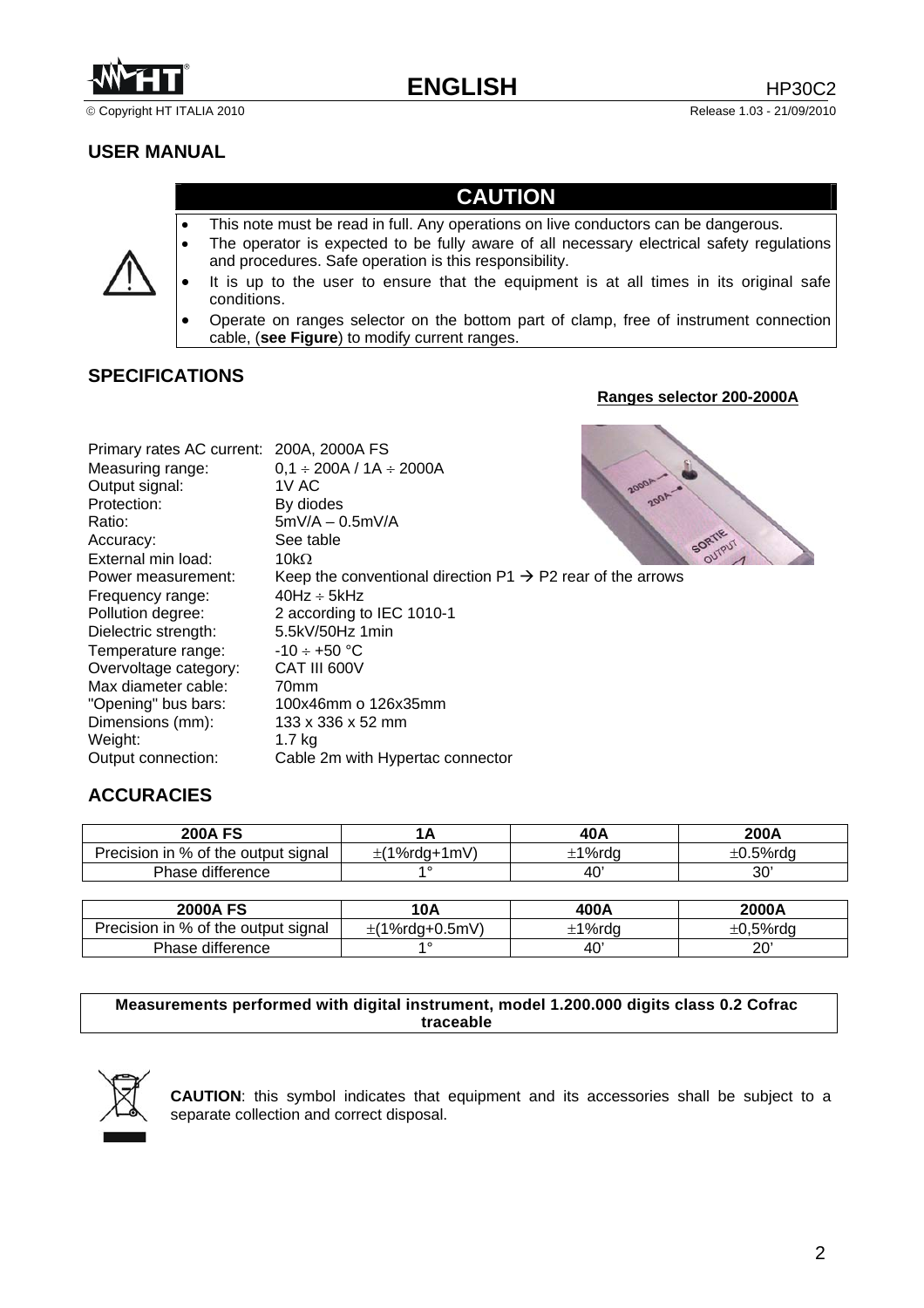

© Copyright HT ITALIA 2010 Versión 1.03 - 21/09/2010

# **MANUAL DE INSTRUCCIONES**

# **ATENCIÓN**

- Esta nota debe ser leida en su totalidad. Cualquier operación sobre el conductor con tensión puede ser peligrosa.
- El usuario debe estar completamente informado sobre todas las normativas necesarias de seguridad.
- Antes de utilizar la pinza verifique siempre que la misma esté integra y funcionalmente perfecta.
- Opere sobre el selector presente en la parte inferior de la pinza, libre del cable de conexión del instrumento, (**ver Figura**) para modificar la escala en corriente.

# **ESPECIFICACIONES**

### **Selector escalas 200-2000A**

| Corriente CA primaria:                      | 200A, 2000A FE                                                                 |
|---------------------------------------------|--------------------------------------------------------------------------------|
| Rango medida:                               | $0.1A \div 200A / 1A \div 2000A$                                               |
| Señal de salida:                            | 1V CA                                                                          |
| Protección:                                 | De medio diodo                                                                 |
| Relación:                                   | $5mV/A$ and 0.5mV/A                                                            |
| Precisión:                                  | SORTIF<br>Ver tabla                                                            |
| Carga externa mínima:                       | 10k $\Omega$                                                                   |
| Medida de potencia:                         | Mantener la dirección de la flecha en dirección a la carga $P1 \rightarrow P2$ |
| Rango de frecuencia:                        | $40Hz \div 5kHz$                                                               |
| Grado de polución:                          | 2 segundos IEC 1010-1                                                          |
| Resistencia dieléctrica:                    | 5.5kV/ 50Hz 1min                                                               |
| Rango de temperatura:                       | $-10 \div +50$ °C                                                              |
| Categoría de sobretensión: CAT III 600V     |                                                                                |
| Máx diámetro cable:                         | 70 <sub>mm</sub>                                                               |
| Máx diámetro embarrado: 100x46mm o 126x35mm |                                                                                |
| Dimensiones (mm):                           | 133 x 336 x 52 mm                                                              |
| Peso:                                       | 1.7 <sub>kq</sub>                                                              |
| Conexión de salida:                         | Cable 2m with Hypertac connector                                               |

## **PRECISIÓN**

| <b>200A FE</b>                    |                           | 40         | 200A               |
|-----------------------------------|---------------------------|------------|--------------------|
| Precisión % de la señal de salida | $\pm$ (1% lectura + 1 mV) | ⊦1%lectura | $\pm 0.5$ %lectura |
| Jesfase .                         | 40                        | 40         | $30^{\circ}$       |

| <b>2000A FE</b>                   | 10A                | 400A          | 2000A              |
|-----------------------------------|--------------------|---------------|--------------------|
| Precisión % de la señal de salida | E(1%lectura+0.5mV) | $±1%$ lectura | $\pm$ 0.5% lectura |
| ⊃esfase                           | $\overline{4}$ 0   | 40'           | 20                 |

#### **Medida efectuada con instrumento digital 1.200.000 digitos clase 0.2 trazable según laboratorio Cofrac**



**ATENCIÓN**: el símbolo incluido sobre el instrumento indica que el aparato y sus accesorios deben ser reciclados separadamente y tratados de modo correcto.